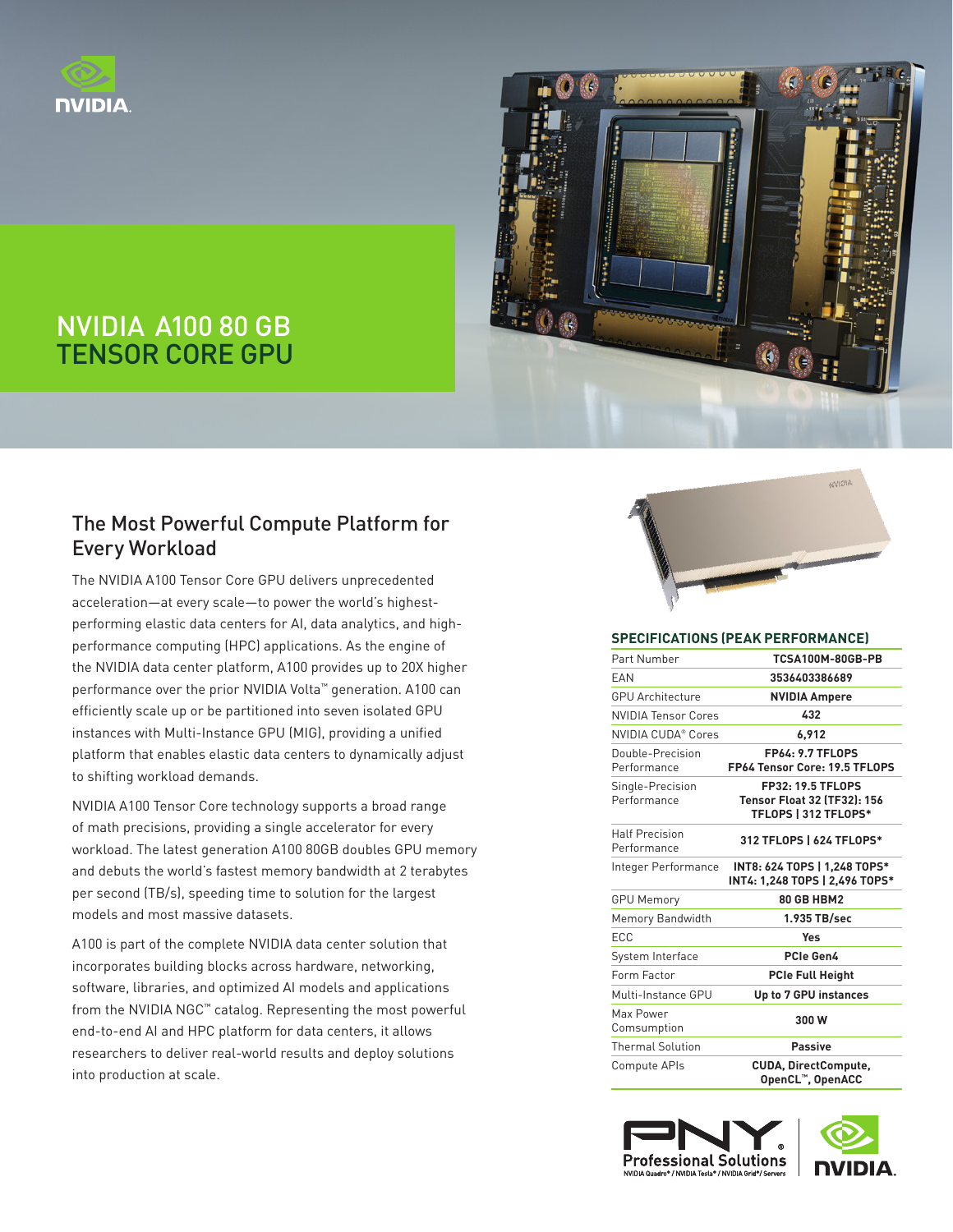## Incredible Performance Across Workloads





BERT-Large Inference | CPU only: Dual Xeon Gold 6240 @2.60<br>GHz, precision = FP32, batch size = 128 | V100: NVIDIA Tensor-<br>RT™ (TRT) 7.2, precision = INT8, batch size = 256 | A100 40GB<br>and 80GB, batch size = 256, precision







Geometric mean of application speedups vs. P100: Benchmark application: Amber (PME-Cellulose, NVE), Chroma<br>[szsci21\_24\_128], GROMAC'S (ADH Dodec), MILC (Apex Medium), NAMO [stmv\_nve\_cuda], PyTorch (BERT-Large<br>Fines Tunes (

## Groundbreaking Innovations



#### **NVIDIA AMPERE ARCHITECTURE**

Whether using MIG to partition an A100 GPU into smaller instances or NVLink to connect multiple

GPUs to speed large-scale workloads, A100 can readily handle different-sized acceleration needs, from the smallest job to the biggest multi-node workload. A100's versatility means IT managers can maximize the utility of every GPU in their data center, around the clock.



#### **MULTI-INSTANCE GPU (MIG)**

An A100 GPU can be partitioned into as many as seven GPU instances, fully isolated at the hardware level with their

own high-bandwidth memory, cache, and compute cores. MIG gives developers access to breakthrough acceleration for all their applications, and IT administrators can offer right-sized GPU acceleration for every job, optimizing utilization and expanding access to every user and application.



#### **THIRD-GENERATION TENSOR CORES**

NVIDIA A100 delivers 312 teraFLOPS (TFLOPS) of deep

1X 2X 3X 4X 5X

9X 8X 7X 6X

learning performance. That's 20X the Tensor floating-point operations per second (FLOPS) for deep learning training and 20X the Tensor tera operations per second (TOPS) for deep learning inference compared to NVIDIA Volta GPUs.



#### **HIGH-BANDWIDTH MEMORY (HBM2E)**

With up to 80 gigabytes of HBM2e, A100 delivers the world's fastest GPU memory bandwidth

of over 2TB/s, as well as a dynamic randomaccess memory (DRAM) utilization efficiency of 95%. A100 delivers 1.7X higher memory bandwidth over the previous generation.



Time to Solution - Relative Performance

Big data analytics benchmark | GPU-BDB is derived from the TPCx-BB benchmark and is used for internal perfor-<br>mance testing. Results from GPU-BDB are not comparable to TPCx-BB | 30 analytical retail queries, ETL, ML, NLP<br>o

V100 32GB A100 40GB A100 80GB

Up to 2X

2X Faster than A100 40GB on Big Data Analytics Benchmark

8X

#### **NEXT-GENERATION NVLINK**

NVIDIA NVLink in A100 delivers 2X higher throughput compared to the previous generation. When combined with NVIDIA NVSwitch™,

up to 16 A100 GPUs can be interconnected at up to 600 gigabytes per second (GB/sec), unleashing the highest application performance possible on a single server. NVLink is available in A100 SXM GPUs via HGX A100 server boards and in PCIe GPUs via an NVLink Bridge for up to 2 GPUs.



#### **STRUCTURAL SPARSITY**

AI networks have millions to billions of parameters. Not all of these parameters are needed for accurate predictions, and some

can be converted to zeros, making the models "sparse" without compromising accuracy. Tensor Cores in A100 can provide up to 2X higher performance for sparse models. While the sparsity feature more readily benefits AI inference, it can also improve the performance of model training.